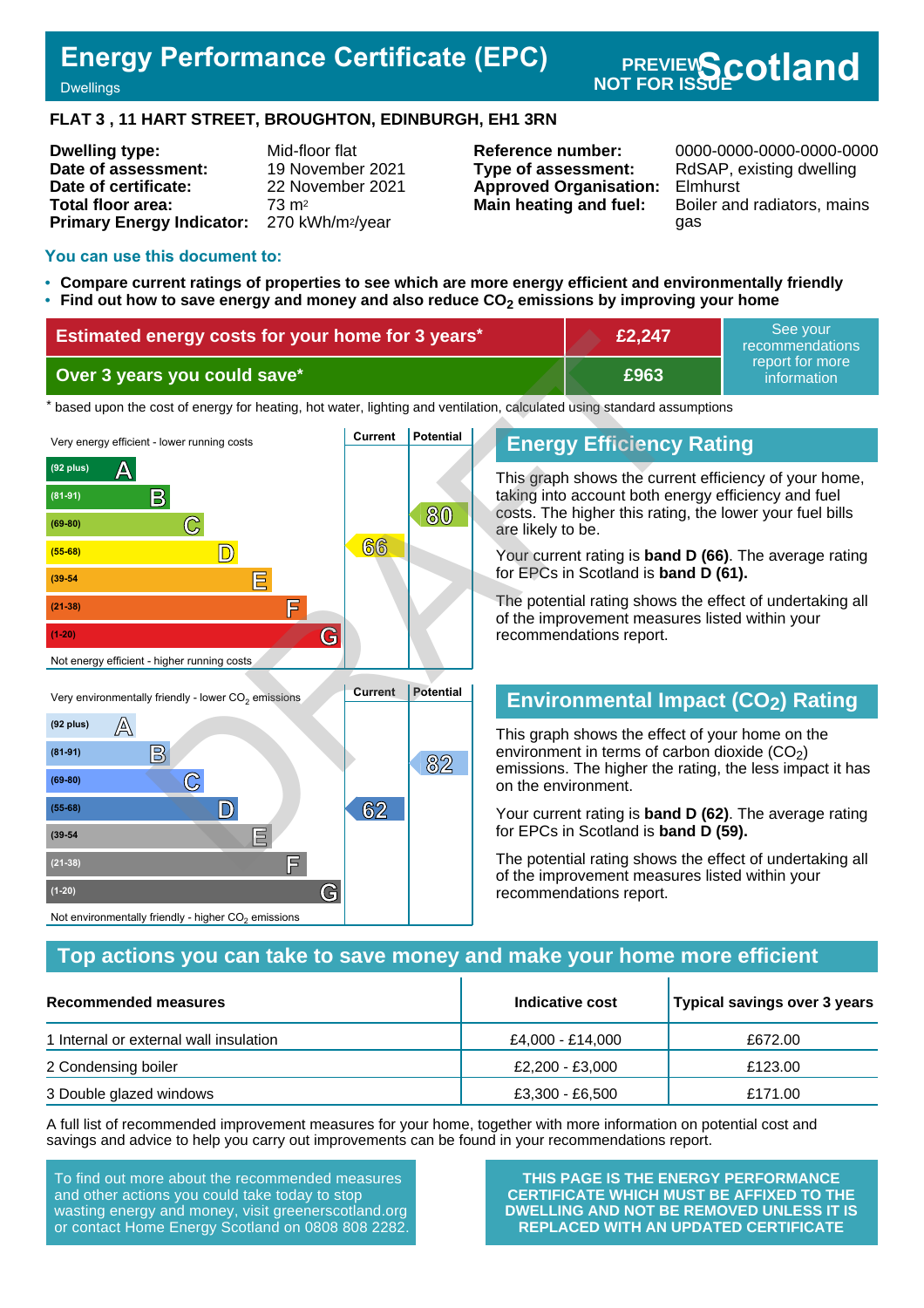# FLAT 3, 11 HART STREET, BROUGHTON, EDINBURGH, EH1 3RN PREVIEW - NOT FOR ISSUE 22 November 2021 RRN: 0000-0000-0000-0000-0000

## **Summary of the energy performance related features of this home**

This table sets out the results of the survey which lists the current energy-related features of this home. Each element is assessed by the national calculation methodology; 1 star = very poor (least efficient), 2 stars = poor, 3 stars = average, 4 stars = good and 5 stars = very good (most efficient). The assessment does not take into consideration the condition of an element and how well it is working. 'Assumed' means that the insulation could not be inspected and an assumption has been made in the methodology, based on age and type of construction.

| <b>Element</b>                                                                                                                                                                                                                                                                                                                                                                                                                                                                                                    | <b>Description</b>                                           | <b>Energy Efficiency</b> | <b>Environmental</b> |  |  |
|-------------------------------------------------------------------------------------------------------------------------------------------------------------------------------------------------------------------------------------------------------------------------------------------------------------------------------------------------------------------------------------------------------------------------------------------------------------------------------------------------------------------|--------------------------------------------------------------|--------------------------|----------------------|--|--|
| Walls                                                                                                                                                                                                                                                                                                                                                                                                                                                                                                             | Sandstone or limestone, as built, no insulation<br>(assumed) | ★☆☆☆☆                    | ★☆☆☆☆                |  |  |
|                                                                                                                                                                                                                                                                                                                                                                                                                                                                                                                   | Solid brick, as built, no insulation (assumed)               | ★★☆☆☆                    | ★★☆☆☆                |  |  |
| Roof                                                                                                                                                                                                                                                                                                                                                                                                                                                                                                              | (another dwelling above)                                     |                          |                      |  |  |
| Floor                                                                                                                                                                                                                                                                                                                                                                                                                                                                                                             | (another dwelling below)                                     |                          |                      |  |  |
| <b>Windows</b>                                                                                                                                                                                                                                                                                                                                                                                                                                                                                                    | Single glazed                                                | ★☆☆☆☆                    | ★☆☆☆☆                |  |  |
| Main heating                                                                                                                                                                                                                                                                                                                                                                                                                                                                                                      | Boiler and radiators, mains gas                              | ★★★★☆                    | ★★★★☆                |  |  |
| Main heating controls                                                                                                                                                                                                                                                                                                                                                                                                                                                                                             | Programmer, room thermostat and TRVs                         | ★★★★☆                    | ★★★★☆                |  |  |
| Secondary heating                                                                                                                                                                                                                                                                                                                                                                                                                                                                                                 | None                                                         |                          |                      |  |  |
| Hot water                                                                                                                                                                                                                                                                                                                                                                                                                                                                                                         | From main system                                             | ★★★★☆                    | ★★★★☆                |  |  |
| Lighting                                                                                                                                                                                                                                                                                                                                                                                                                                                                                                          | Low energy lighting in all fixed outlets                     | *****                    | ★★★★★                |  |  |
|                                                                                                                                                                                                                                                                                                                                                                                                                                                                                                                   |                                                              |                          |                      |  |  |
|                                                                                                                                                                                                                                                                                                                                                                                                                                                                                                                   | The energy efficiency rating of your home                    |                          |                      |  |  |
| Your Energy Efficiency Rating is calculated using the standard UK methodology, RdSAP. This calculates energy used<br>for heating, hot water, lighting and ventilation and then applies fuel costs to that energy use to give an overall rating<br>for your home. The rating is given on a scale of 1 to 100. Other than the cost of fuel for electrical appliances and for<br>cooking, a building with a rating of 100 would cost almost nothing to run.                                                          |                                                              |                          |                      |  |  |
| As we all use our homes in different ways, the energy rating is calculated using standard occupancy assumptions<br>which may be different from the way you use it. The rating also uses national weather information to allow comparison<br>between buildings in different parts of Scotland. However, to make information more relevant to your home, local<br>weather data is used to calculate your energy use, CO <sub>2</sub> emissions, running costs and the savings possible from making<br>improvements. |                                                              |                          |                      |  |  |
| The impact of your home on the environment                                                                                                                                                                                                                                                                                                                                                                                                                                                                        |                                                              |                          |                      |  |  |

# **The energy efficiency rating of your home**

# **The impact of your home on the environment**

One of the biggest contributors to global warming is carbon dioxide. The energy we use for heating, lighting and power in our homes produces over a quarter of the UK's carbon dioxide emissions. Different fuels produce different amounts of carbon dioxide for every kilowatt hour (kWh) of energy used. The Environmental Impact Rating of your home is calculated by applying these 'carbon factors' for the fuels you use to your overall energy use.

The calculated emissions for your home are 48 kg  $CO<sub>2</sub>/m<sup>2</sup>/yr$ .

The average Scottish household produces about 6 tonnes of carbon dioxide every year. Based on this assessment, heating and lighting this home currently produces approximately 3.5 tonnes of carbon dioxide every year. Adopting recommendations in this report can reduce emissions and protect the environment. If you were to install all of these recommendations this could reduce emissions by 1.9 tonnes per year. You could reduce emissions even more by switching to renewable energy sources.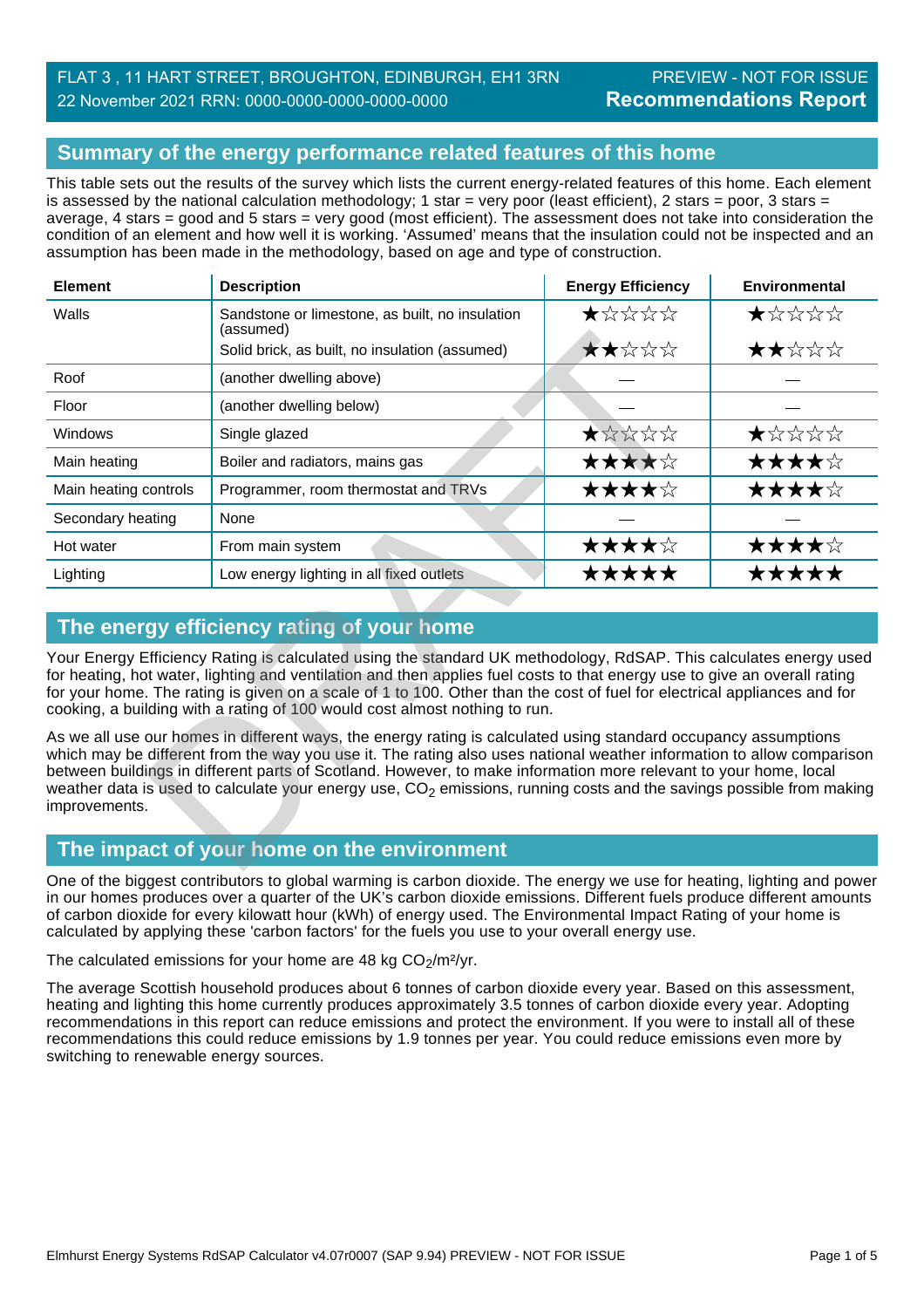# **Estimated energy costs for this home**

| <b>EQUILIBION CHUI YY VOOLO TOT LITTO HOHIU</b> |                             |                               |                                 |  |
|-------------------------------------------------|-----------------------------|-------------------------------|---------------------------------|--|
|                                                 | <b>Current energy costs</b> | <b>Potential energy costs</b> | <b>Potential future savings</b> |  |
| <b>Heating</b>                                  | £1,752 over 3 years         | £816 over 3 years             |                                 |  |
| <b>Hot water</b>                                | £306 over 3 years           | £273 over 3 years             | <b>You could</b>                |  |
| Lighting                                        | £189 over 3 years           | £195 over 3 years             | save £963                       |  |
|                                                 | Totals £2,247               | £1,284                        | over 3 years                    |  |

These figures show how much the average household would spend in this property for heating, lighting and hot water. This excludes energy use for running appliances such as TVs, computers and cookers, and the benefits of any electricity generated by this home (for example, from photovoltaic panels). The potential savings in energy costs show the effect of undertaking all of the recommended measures listed below.

## **Recommendations for improvement**

|                                                                                                                                                                                                                                                                                                                                                                                                                                                                                                                                                                                                                                                                                                                                       | This excludes energy use for running appliances such as TVs, computers and cookers, and the benefits of any<br>electricity generated by this home (for example, from photovoltaic panels). The potential savings in energy costs show<br>the effect of undertaking all of the recommended measures listed below. |                        |                                   |                                 |                           |
|---------------------------------------------------------------------------------------------------------------------------------------------------------------------------------------------------------------------------------------------------------------------------------------------------------------------------------------------------------------------------------------------------------------------------------------------------------------------------------------------------------------------------------------------------------------------------------------------------------------------------------------------------------------------------------------------------------------------------------------|------------------------------------------------------------------------------------------------------------------------------------------------------------------------------------------------------------------------------------------------------------------------------------------------------------------|------------------------|-----------------------------------|---------------------------------|---------------------------|
|                                                                                                                                                                                                                                                                                                                                                                                                                                                                                                                                                                                                                                                                                                                                       | <b>Recommendations for improvement</b>                                                                                                                                                                                                                                                                           |                        |                                   |                                 |                           |
| The measures below will improve the energy and environmental performance of this dwelling. The performance<br>ratings after improvements listed below are cumulative; that is, they assume the improvements have been installed in<br>the order that they appear in the table. Further information about the recommended measures and other simple<br>actions to take today to save money is available from the Home Energy Scotland hotline which can be contacted on<br>0808 808 2282. Before carrying out work, make sure that the appropriate permissions are obtained, where necessary.<br>This may include permission from a landlord (if you are a tenant) or the need to get a Building Warrant for certain<br>types of work. |                                                                                                                                                                                                                                                                                                                  |                        |                                   |                                 |                           |
| <b>Recommended measures</b>                                                                                                                                                                                                                                                                                                                                                                                                                                                                                                                                                                                                                                                                                                           |                                                                                                                                                                                                                                                                                                                  | <b>Indicative cost</b> | <b>Typical saving</b><br>per year | <b>Rating after improvement</b> |                           |
|                                                                                                                                                                                                                                                                                                                                                                                                                                                                                                                                                                                                                                                                                                                                       | Internal or external wall insulation                                                                                                                                                                                                                                                                             | £4,000 - £14,000       | £224                              | <b>Energy</b><br>C76            | <b>Environment</b><br>C76 |
| $\overline{2}$                                                                                                                                                                                                                                                                                                                                                                                                                                                                                                                                                                                                                                                                                                                        | Replace boiler with new condensing<br>boiler                                                                                                                                                                                                                                                                     | £2,200 - £3,000        | £41                               | C <sub>78</sub>                 | C79                       |
| 3                                                                                                                                                                                                                                                                                                                                                                                                                                                                                                                                                                                                                                                                                                                                     | Replace single glazed windows with low-<br>E double glazed windows                                                                                                                                                                                                                                               | £3,300 - £6,500        | £57                               | C80                             | <b>B82</b>                |
|                                                                                                                                                                                                                                                                                                                                                                                                                                                                                                                                                                                                                                                                                                                                       | <b>Alternative measures</b><br>There are alternative improvement measures which you could also consider for your home. It would be advisable to<br>seek further advice and illustration of the benefits and costs of such measures.<br>• Micro CHP                                                               |                        |                                   |                                 |                           |
|                                                                                                                                                                                                                                                                                                                                                                                                                                                                                                                                                                                                                                                                                                                                       | <b>Choosing the right improvement package</b>                                                                                                                                                                                                                                                                    |                        |                                   |                                 | ener                      |

#### **Alternative measures**

## **Choosing the right improvement package**

For free and impartial advice on choosing suitable measures for your property, contact the Home Energy Scotland hotline on 0808 808 2282 or go to www.greenerscotland.org.

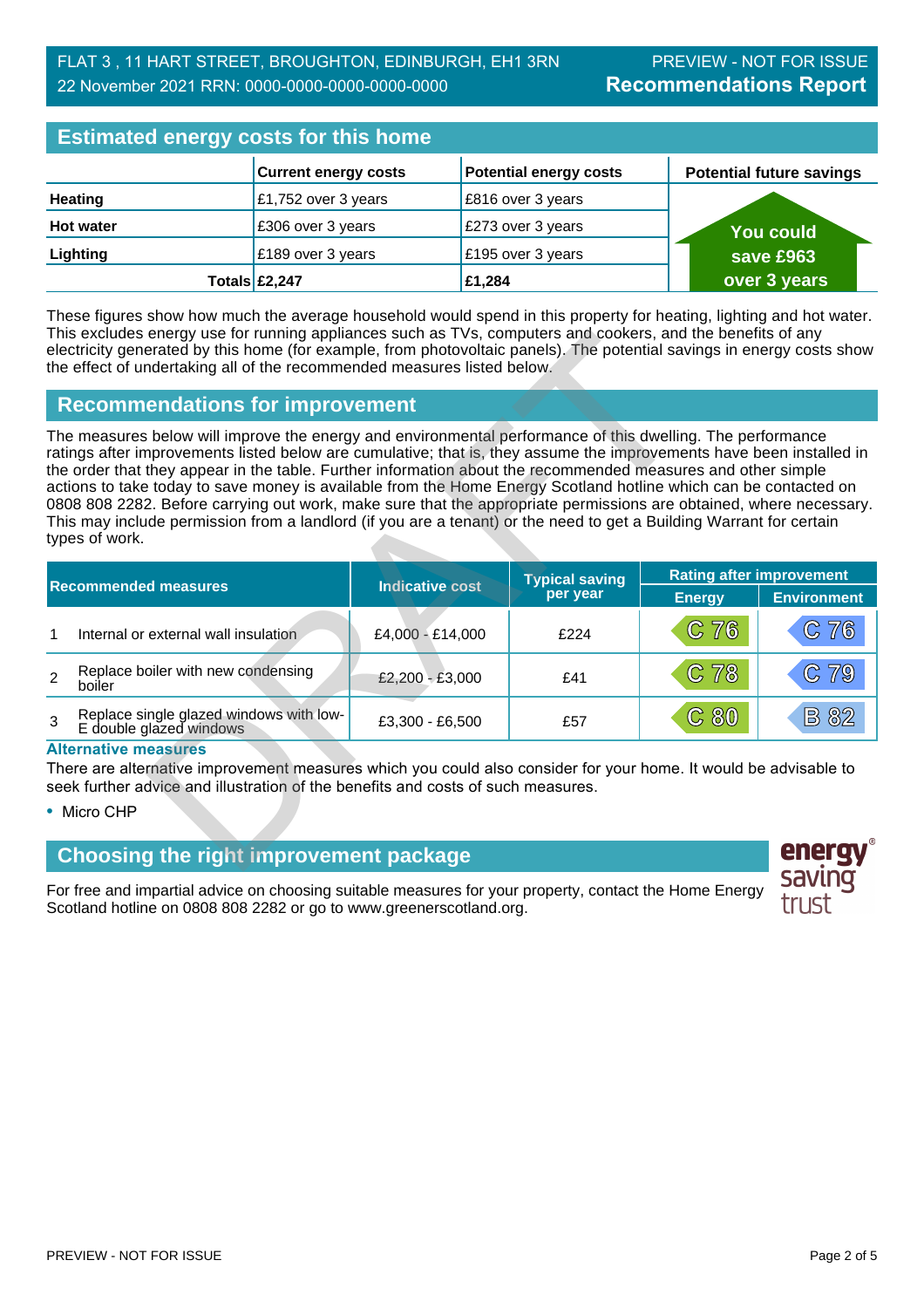## **About the recommended measures to improve your home's performance rating**

This section offers additional information and advice on the recommended improvement measures for your home

#### **1 Internal or external wall insulation**

Internal or external wall insulation involves adding a layer of insulation to either the inside or the outside surface of the external walls, which reduces heat loss and lowers fuel bills. As it is more expensive than cavity wall insulation it is only recommended for walls without a cavity, or where for technical reasons a cavity cannot be filled. Internal insulation, known as dry-lining, is where a layer of insulation is fixed to the inside surface of external walls; this type of insulation is best applied when rooms require redecorating. External solid wall insulation is the application of an insulant and a weather-protective finish to the outside of the wall. This may improve the look of the home, particularly where existing brickwork or rendering is poor, and will provide longlasting weather protection. Further information can be obtained from the National Insulation Association (www.nationalinsulationassociation.org.uk). It should be noted that a building warrant is required for the installation of external wall insulation. Planning permission may also be required and that building regulations apply to external insulation so it is best to check with your local authority on both issues.

#### **2 Condensing boiler**

A condensing boiler is capable of much higher efficiencies than other types of boiler, meaning it will burn less fuel to heat this property. This improvement is most appropriate when the existing central heating boiler needs repair or replacement, however there may be exceptional circumstances making this impractical. Condensing boilers need a drain for the condensate which limits their location; remember this when considering remodelling the room containing the existing boiler even if the latter is to be retained for the time being (for example a kitchen makeover). Building regulations generally apply to this work and a building warrant may be required, so it is best to check with your local authority building standards department and seek advice from a qualified heating engineer. er protection. Further information can be obtained from the National Insular<br>Illnellationssociation. Org.uk). It should be noted that a building warrant is external wall insulations. Planning permission may also be require

#### **3 Double glazed windows**

Double glazing is the term given to a system where two panes of glass are made up into a sealed unit. Replacing existing single-glazed windows with double-glazed windows will improve comfort in the home by reducing draughts and cold spots near windows. Double-glazed windows may also reduce noise, improve security and combat problems with condensation. Building regulations apply to this work and planning permission may also be required, so it is best to check with your local authority on what standards need to be met. A building warrant is not required if the windows comply with the current requirements.

## **Low and zero carbon energy sources**

Low and zero carbon (LZC) energy sources are sources of energy that release either very little or no carbon dioxide into the atmosphere when they are used. Installing these sources may help reduce energy bills as well as cutting carbon.

**LZC energy sources present:** There are none provided for this home

#### **Your home's heat demand**

You could receive Renewable Heat Incentive (RHI) payments and help reduce carbon emissions by replacing your existing heating system with one that generates renewable heat and, where appropriate, having your loft insulated and cavity walls filled. The estimated energy required for space and water heating will form the basis of the payments. For more information go to www.energysavingtrust.org.uk/scotland/rhi.

| <b>Heat demand</b>           | <b>Existing dwelling</b> | Impact of loft<br>insulation | Impact of cavity<br>wall insulation | Impact of solid wall<br>insulation |
|------------------------------|--------------------------|------------------------------|-------------------------------------|------------------------------------|
| Space heating (kWh per year) | 9.693                    | N/A                          | N/A                                 | (4.764)                            |
| Water heating (kWh per year) | 2.043                    |                              |                                     |                                    |

### **Addendum**

This dwelling has stone walls and so requires further investigation to establish whether these walls are of cavity construction and to determine which type of wall insulation is best suited.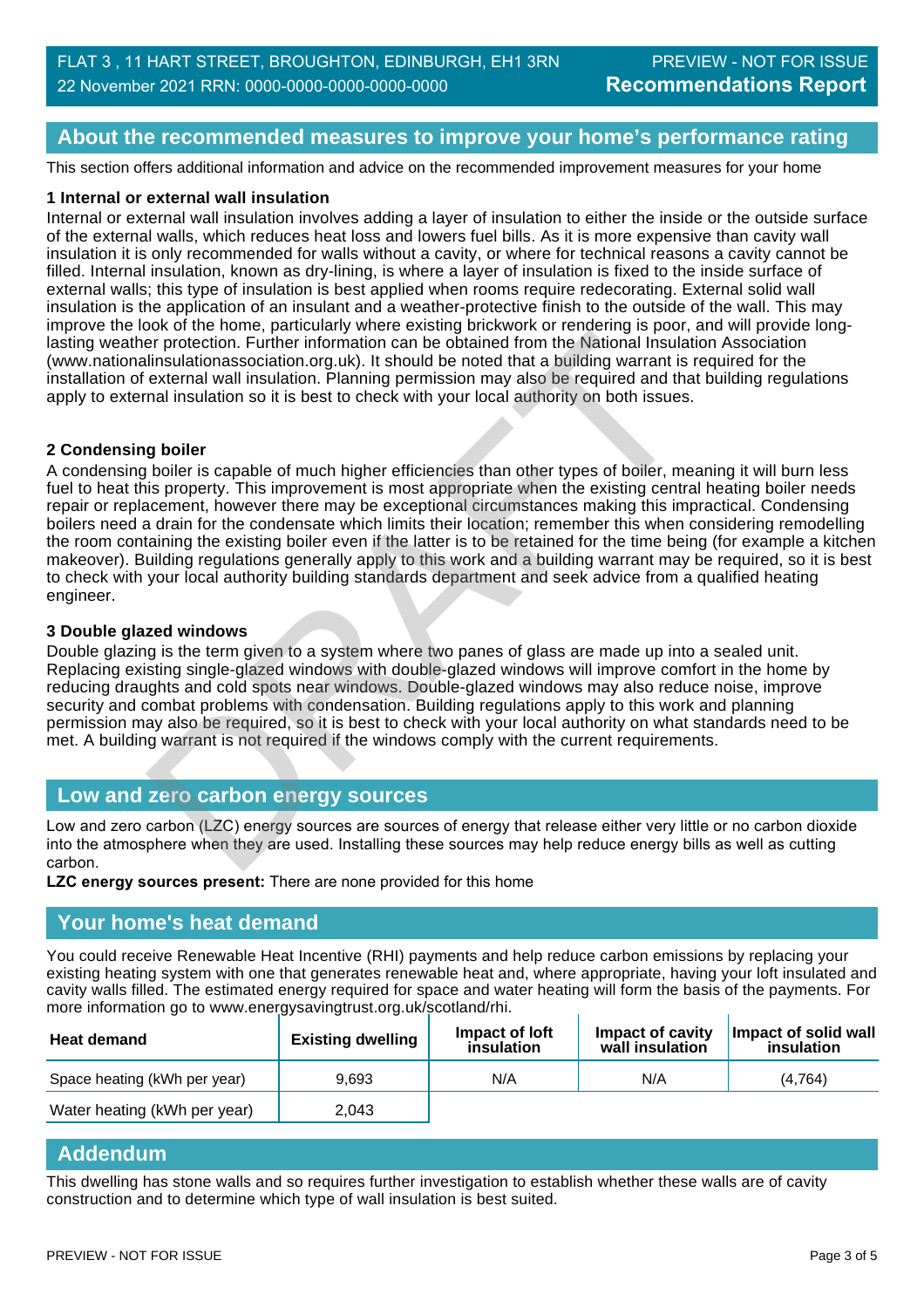# **About this document**

This Recommendations Report and the accompanying Energy Performance Certificate are valid for a maximum of ten years. These documents cease to be valid where superseded by a more recent assessment of the same building carried out by a member of an Approved Organisation.

The Energy Performance Certificate and this Recommendations Report for this building were produced following an energy assessment undertaken by an assessor accredited by Elmhurst (www.elmhurstenergy.co.uk), an Approved Organisation Appointed by Scottish Ministers. The certificate has been produced under the Energy Performance of Buildings (Scotland) Regulations 2008 from data lodged to the Scottish EPC register. You can verify the validity of this document by visiting www.scottishepcregister.org.uk and entering the report reference number (RRN) printed at the top of this page.

Assessor's name:<br>
Assessor membership number: EES/025843 Assessor membership number: EES/025843<br>Company name/trading name: Calum McKenzie Company name/trading name:<br>Address:

Phone number:<br>Email address: Related party disclosure: C/O 12 Atholl Crescent Edinburgh EH3 8HĂ<br>07963 249880 calum.mckenzie@shepherd.co.uk<br>No related party

If you have any concerns regarding the content of this report or the service provided by your assessor you should in the first instance raise these matters with your assessor and with the Approved Organisation to which they belong. All Approved Organisations are required to publish their complaints and disciplinary procedures and details can be found online at the web address given above.

#### **Use of this energy performance information**

Once lodged by your EPC assessor, this Energy Performance Certificate and Recommendations Report are available to view online at www.scottishepcregister.org.uk, with the facility to search for any single record by entering the property address. This gives everyone access to any current, valid EPC except where a property has a Green Deal Plan, in which case the report reference number (RRN) must first be provided. The energy performance data in these documents, together with other building information gathered during the assessment is held on the Scottish EPC Register and is available to authorised recipients, including organisations delivering energy efficiency and carbon reduction initiatives on behalf of the Scottish and UK governments. A range of data from all assessments undertaken in Scotland is also published periodically by the Scottish Government. Further information on these matters and on<br>Energy Performance Certificates in general, can be found at www.gov.scot/epc. Assessor's name:<br>
Mr. Calum McKenzie<br>
Company name/trading name:<br>
Calum McKenzie<br>
Company name/trading name:<br>
Calum McKenzie<br>
Edinburgh<br>
Phone number:<br>
Enta Brid ShA<br>
Enta Dress:<br>
Enta Dress Calum mcKenzie<br>
Certificate Cer